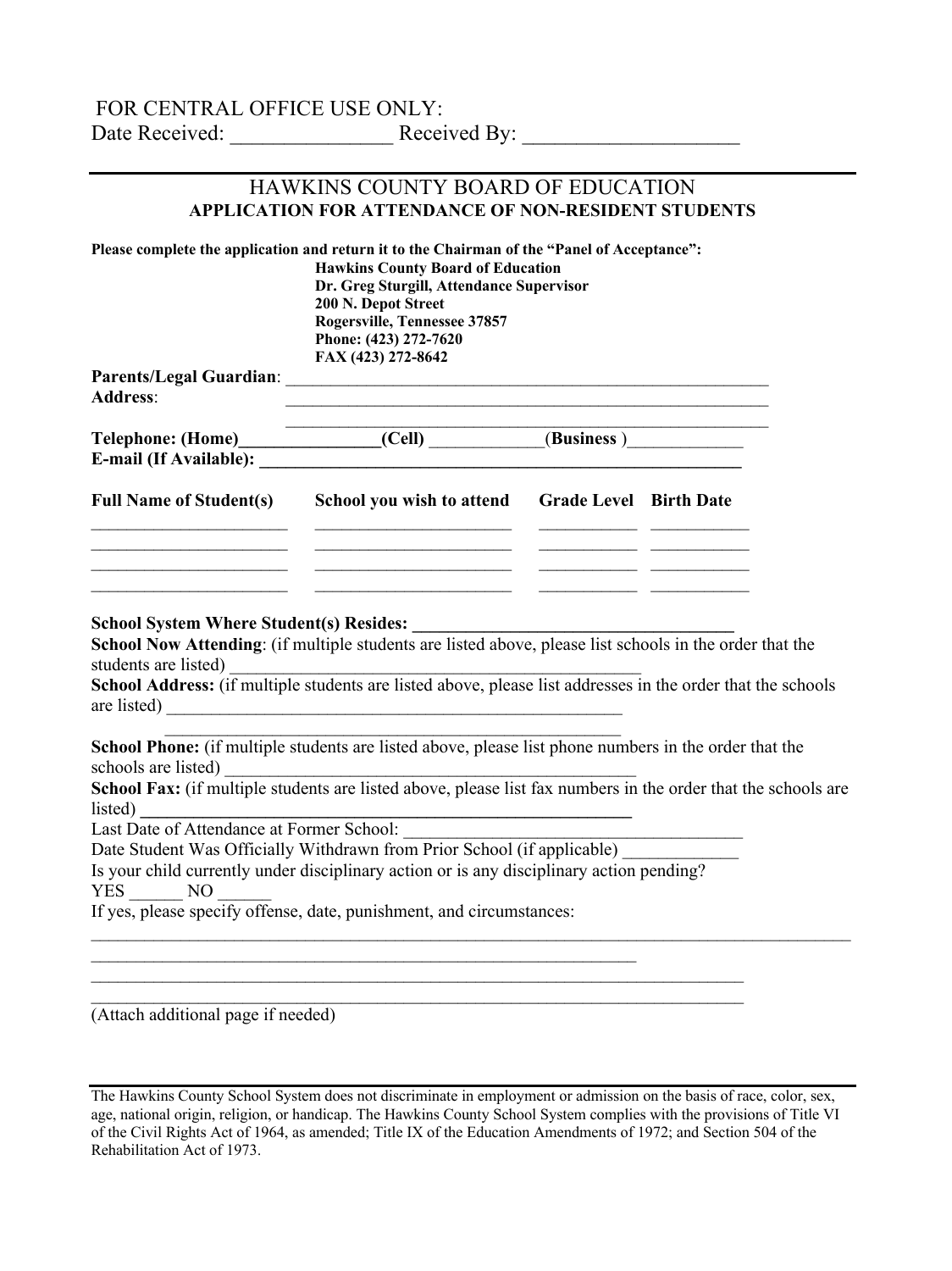### **IT SHOULD BE UNDERSTOOD:**

Transportation of non-resident students accepted into the Hawkins County School System will be the responsibility of the parent or legal guardian.

**Any parent, guardian, or other legal custodian who enrolls an out of district student in a Hawkins County School and fraudulently represents the address for the domicile of the students for enrollment purposes is liable for restitution to the school district for an amount equal to the state and local per pupil expenditure for the district in which the student is fraudulently enrolled.** 

For the purpose of this policy, "residing outside the zone limits of the Hawkins County School System" refers to the legal residence of the student. A student can have only one legal residence, and that legal residence will be deemed to be that of the parent(s), legal custodian (court-appointed or approved), or legal guardian (court-appointed or approved). The legal residence of a student cannot be changed to a location other than that of the student's custodial parent(s), legal custodian or legal guardian without a court order from a court of competent jurisdiction changing the custody or guardianship of that student.

Middle school or high school students who fail one or more subjects at the conclusion of the current school year may be asked not to re-enter Hawkins County Schools the following year. The decision shall be derived through a conference between the principal and the parent(s) or legal guardian before the end of the current school year. The conference may include other faculty members or school officials who have knowledge relevant to the case.

Non-resident students, or parents of said students, who cause undue hardship to teachers or administrators may result in the student being asked to terminate their enrollment/ attendance in the Hawkins County School System at the conclusion of the current school year and return to their home system.

#### **If truancy or tardiness becomes an issue, as related to the parent(s) or guardian's transportation responsibility, the student's enrollment will be transferred back to the school system for which he/she is zoned based on the decision of the Truancy Review Board.**

All students approved may be required to pay a tuition fee as may be established annually by the Board. Annual tuition may not exceed per student, per annum, an amount equal to the amount of funds actually used for school purposes by the school system per student during the preceding school year minus any funds received from the state or from the student's resident system. Tuition for out-of-state nonresident students shall be charged at the same rate as the average cost per student in the system attended.

When payment is not made on all or any part of the required tuition for a previous year, the student(s) shall be excluded from future attendance until all prior and current tuition is paid.

I agree that my child/children will abide by the rules and regulations of the Hawkins County School System and the school to which the child/children is assigned. Furthermore, I understand that "acceptance" of non-resident/out-of-attendance-zone students is a privilege, not a right.

| ---- |
|------|
|------|

Signature Indicates Understanding and Agreement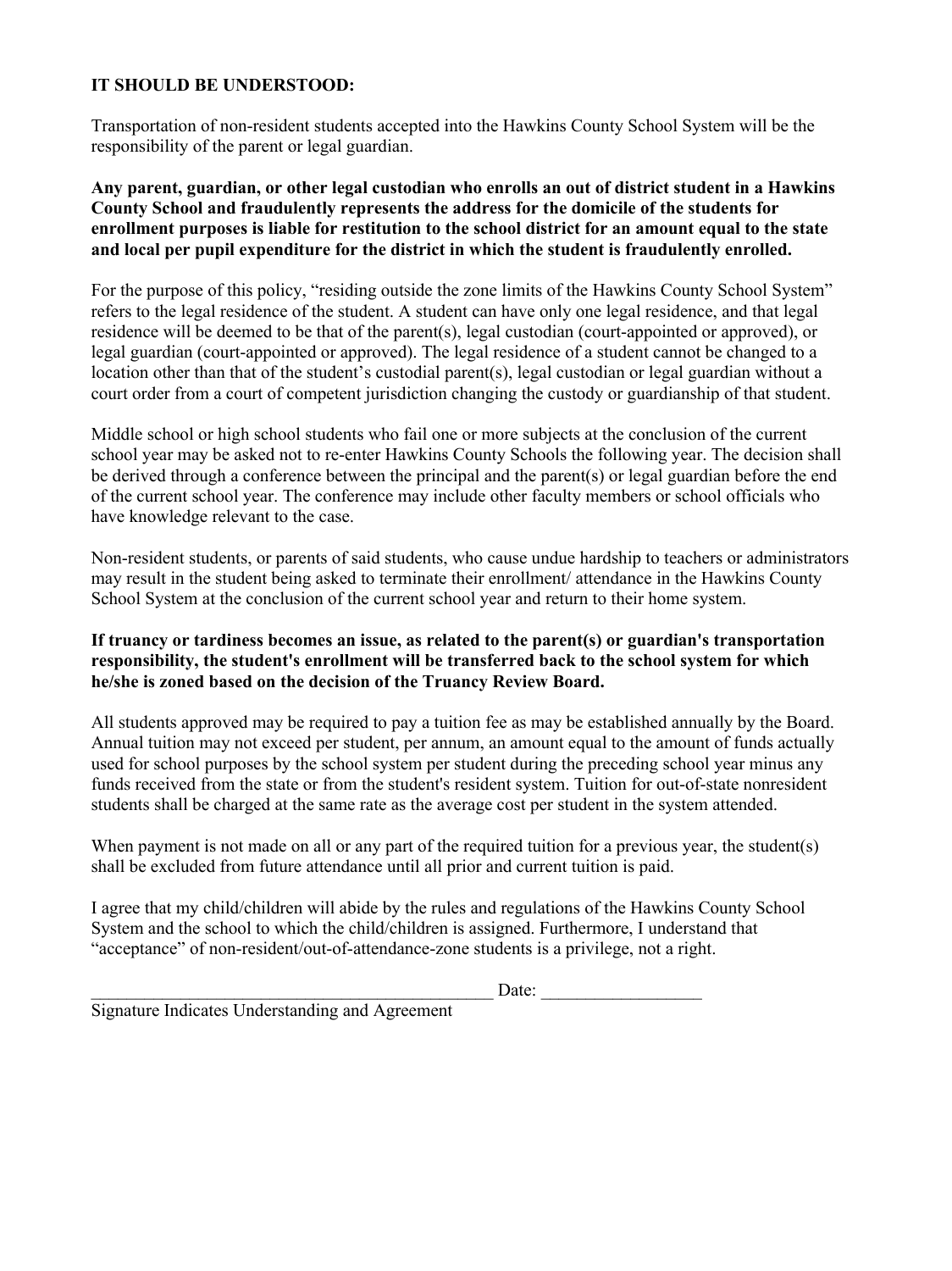Factors determining acceptance and/or assignment of non-resident students will be those "factors in determining assignment" as recorded in Tennessee Code/TITLE 49 EDUCATION/CHAPTER 6 ELEMENTARY AND SECONDARY EDUCATION/PART 31 CENSUS AND ASSIGNMENT OF STUDENTS GENERALLY/49-6-3103.

#### **PRIORITY OF ACCEPTANCE OF NON-RESIDENT STUDENTS SHALL BE:**

FIRST: Children of Hawkins County School System Employees SECOND: Non-resident students (in good standing) who were enrolled the previous year. THIRD: Siblings of non-resident students who were enrolled the previous year. FOURTH: New non-resident students

Full Name of Student:

Date of Birth: Grade: Grade: Date:

As parent, legal custodian, or legal guardian of the above named student(s), I do hereby authorize the Hawkins County School System to obtain the following information from the school system or agency listed below [(Public Law 93.380 section 438(b)]:

Name of School System/Agency With Possession of Records and Person Responsible

 $\mathcal{L}_\text{max}$  and the contract of the contract of the contract of the contract of the contract of the contract of  $\mathcal{L}_\text{max}$  and the contract of the contract of the contract of the contract of the contract of the contract of  $\mathcal{L}_\text{max}$  and the contract of the contract of the contract of the contract of the contract of the contract of

| <b>Information Requested:</b>               |  |
|---------------------------------------------|--|
| X Cumulative Record                         |  |
| <b>X</b> Psychological Report               |  |
| <b>X</b> Medical Records                    |  |
| $\underline{\mathbf{X}}$ Hearing Report     |  |
| $\underline{\mathbf{X}}$ Vision Report      |  |
| X Exchange of Oral Information              |  |
| $X$ I.E.P.                                  |  |
| $\underline{\mathbf{X}}$ OT/PT Report       |  |
| $\underline{X}$ Sp/Lg Report                |  |
| $\underline{\mathbf{X}}$ Evaluation Reports |  |
| $\underline{\mathbf{X}}$ Other (List)       |  |

Approval For Release of Student Records: \_\_\_\_\_\_\_\_\_\_\_\_\_\_\_\_\_\_\_\_\_\_\_\_\_\_\_\_\_\_\_\_\_\_\_\_\_\_\_\_\_\_

(Parent or Legal Guardian's Signature)

 $\mathcal{L}_\text{max}$  and the contract of the contract of the contract of the contract of the contract of the contract of the contract of the contract of the contract of the contract of the contract of the contract of the contrac

(Date)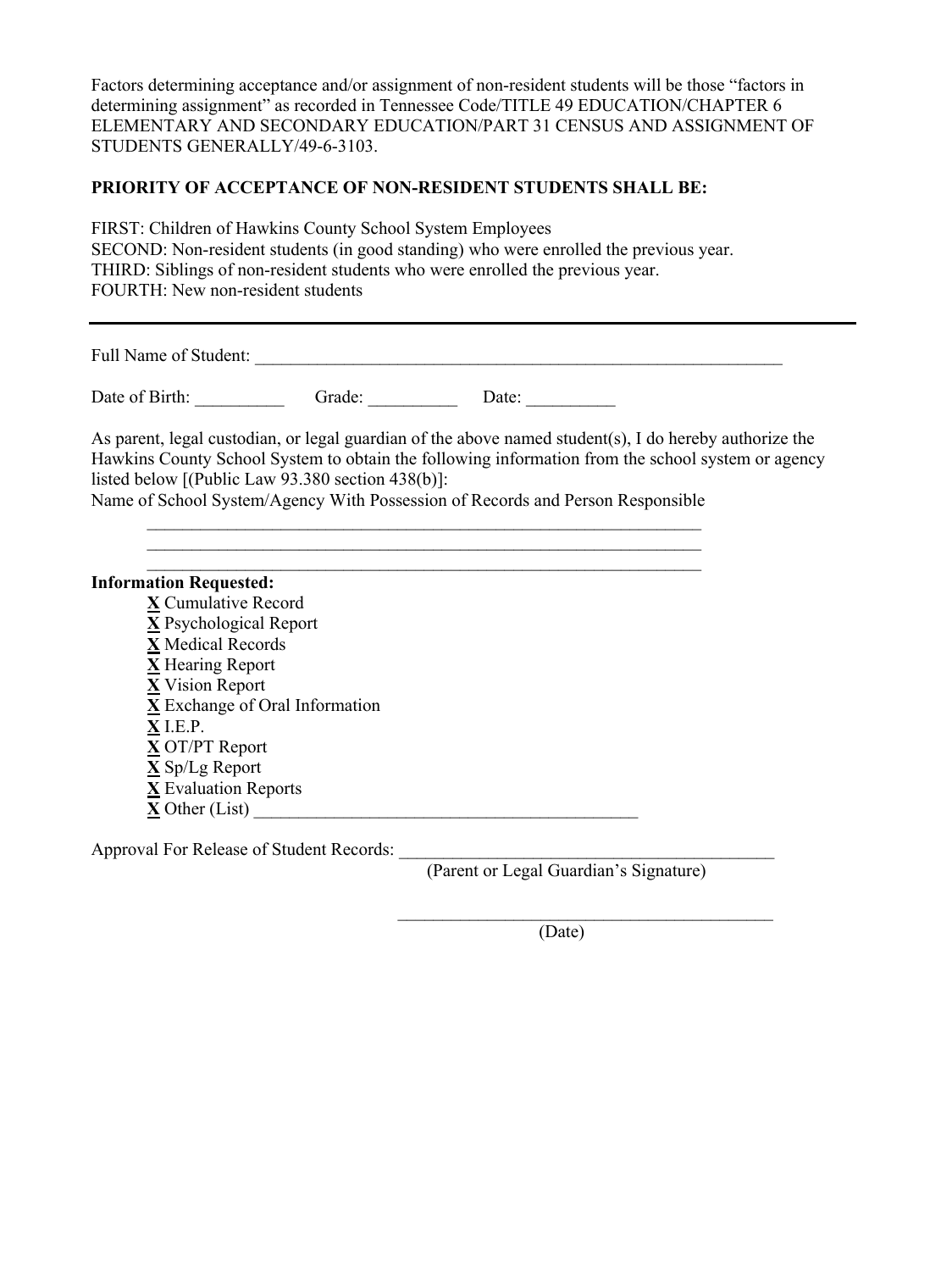#### **FOR OFFICE USE ONLY: RECOMMENDATION FROM PANEL OF ACCEPTANCE**:

Meeting Date: \_\_\_\_\_\_\_\_\_\_\_\_\_\_\_\_\_

Accept student(s) for enrollment at  $\Box$ Request for transfer or enrollment of non-resident not approved

## **RESPONSE BY DIRECTOR OF SCHOOLS:**

 $\mathcal{L}_\text{max}$ 

 $\mathcal{L}_\text{max}$  , and the set of the set of the set of the set of the set of the set of the set of the set of the set of the set of the set of the set of the set of the set of the set of the set of the set of the set of the

Transfer/Enrollment of non-resident student: \_\_\_\_\_ Approved \_\_\_\_\_ Not Approved

Director of Schools Signature

Date

The Hawkins County School System does not discriminate in employment or admission on the basis of race, color, sex, age, national origin, religion, or handicap. The Hawkins County School System complies with the provisions of Title VI of the Civil Rights Act of 1964, as amended; Title IX of the Education Amendments of 1972; and Section 504 of the Rehabilitation Act of 1973.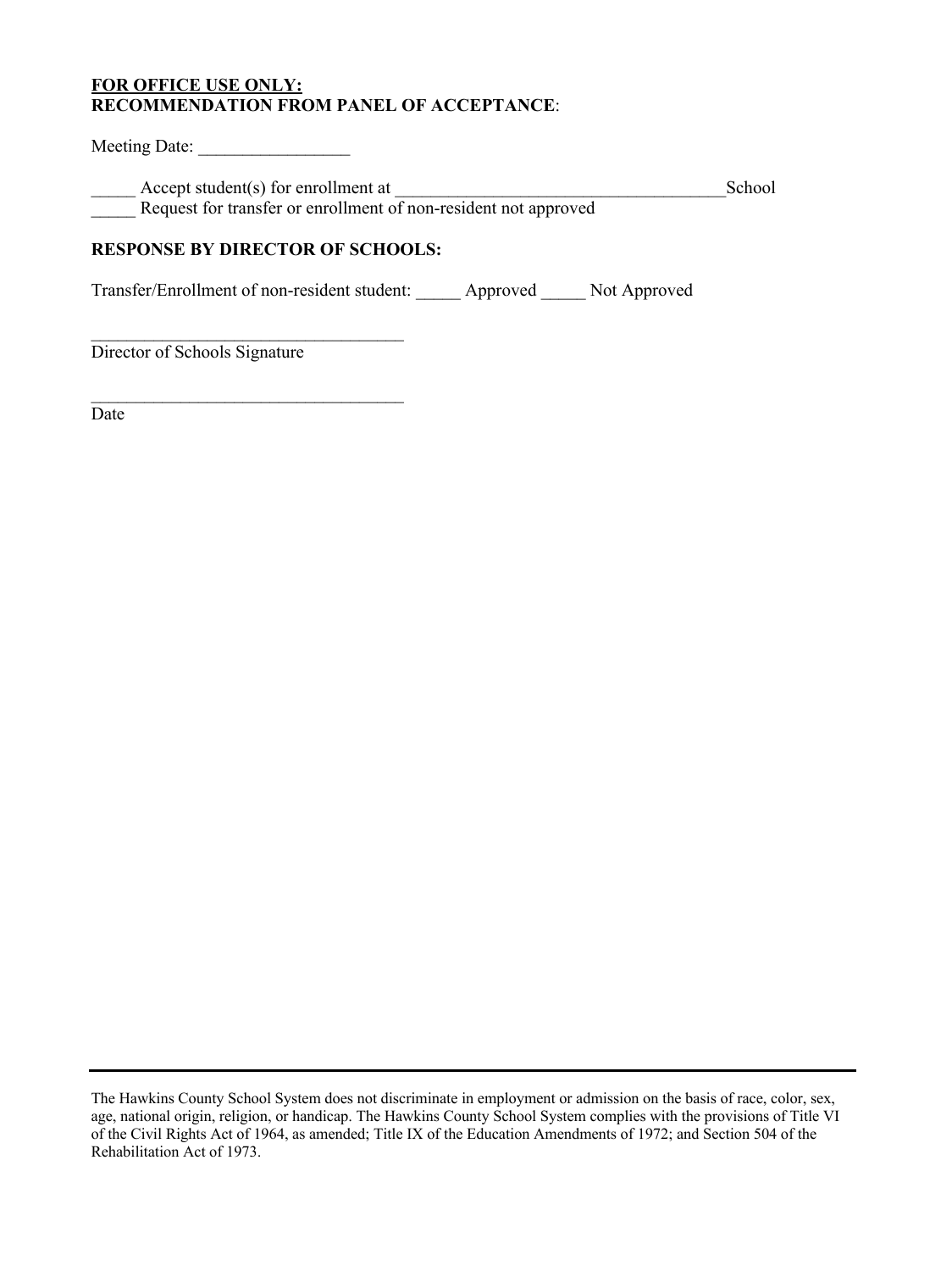# **Hawkins County Board of Education**

| Monitoring:                         | Descriptor Term:                  | Descriptor Code:<br>6.204 | <b>Issued Date:</b><br>05/03/18 |
|-------------------------------------|-----------------------------------|---------------------------|---------------------------------|
| <b>Review: Annually,</b><br>in June | <b>Attendance of Non-Resident</b> | Rescinds:                 | Issued:                         |
|                                     | <b>Students</b>                   | 6.204                     | 05/02/17                        |

Students residing outside the boundaries of the school system may attend schools within the school  $\mathbf{1}$ system under the following conditions:  $\overline{2}$ 

- 1. They must be approved by a board-appointed, three member "panel of acceptance" consisting  $\overline{3}$ of the Attendance Supervisor, appropriate supervisor (elementary, middle, or secondary), and  $\overline{A}$ receiving school principal. As appropriate, the Special Education Supervisor (or designee) may 5 be included as a fourth member of the "panel of acceptance". 6
- 2. The director of schools must approve all transfers of Non-Resident Students.<sup>1</sup>  $\overline{7}$
- 3. All students approved may be required to pay a tuition fee as may be established annually by 8 the Board.<sup>2</sup> Annual tuition may not exceed per student, per annum, an amount equal to the  $\overline{9}$ amount of funds actually used for school purposes by the school system per student during the 10 preceding school year minus any funds received from the state or from the student's resident  $11$ system. Tuition for out of state nonresident students shall be charged at the same rate as the  $12$ average cost per student in the system attended.<sup>2</sup>  $13$
- 4. When payment is not made on all or any part of the required tuition for a previous year, the 14 student(s) shall be excluded from future attendance until all prior and current tuition is paid. 15
- 5. Transportation of non-resident students accepted into the Hawkins County School System will 16 be the responsibility of the parent or legal guardian. 17
- 6. Approved middle school or high school non-resident students who fail one or more subjects at 18 the conclusion of the current school year may be asked not to re-enter Hawkins County Schools 19 the following year. The decision shall be derived through a conference between the principal 20  $21$ and the parent(s) or legal guardian before the end of the current school year. The conference may include other faculty members or school officials who have knowledge relevant to the 22 23 case.
- 24 7. Approved non-resident students, or parents of said students, who cause undue hardship to teachers or administrators may result in the student being asked to terminate their 25 enrollment/attendance in the Hawkins County School System at the conclusion of the current 26 school year and return to their home system.  $27$
- 8. If truancy or tardiness becomes an issue, as related to the parent(s) or guardian's transportation 28 responsibility, the student's enrollment will be transferred back at the end of the school year to 29